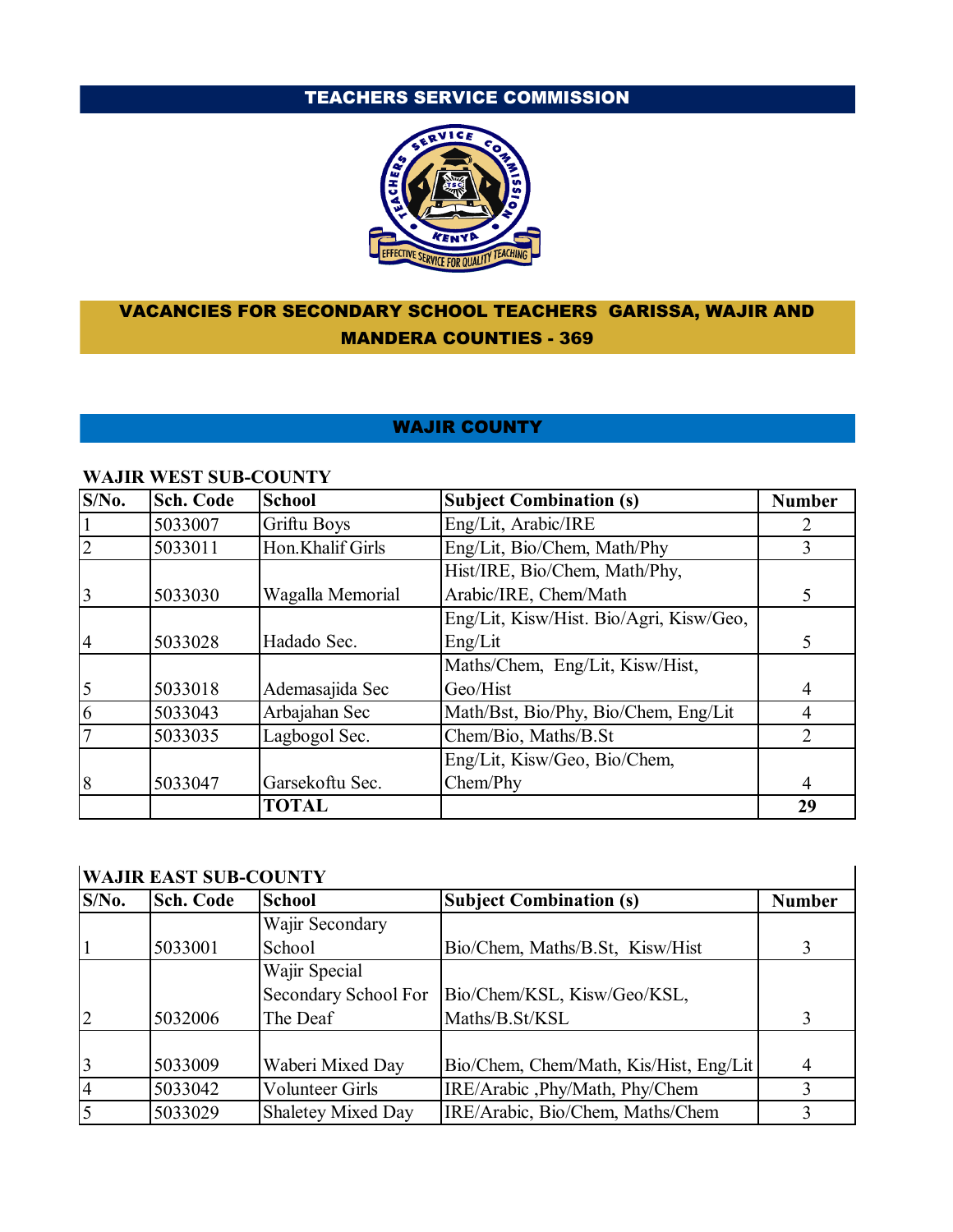|                |         | <b>TOTAL</b>             |                                        | 58 |
|----------------|---------|--------------------------|----------------------------------------|----|
| 14             | 5033008 | Secondary School         | Bio/Chem, Math/Bst                     | 2  |
|                |         | Khorof Harar Boy         |                                        |    |
| 13             | 5033023 | Secondary School         | Phy/Math, Bio/Chem                     | 2  |
|                |         | Wajir Bor Boy            |                                        |    |
| 12             | 5033002 | Sabunley Secondary       | Math/Bst, Agri/Bio, Phy/Chem, Geo/Hist | 7  |
|                |         |                          | Eng/Lit, Bio/Chem, Arabic/IRE,         |    |
| 11             | 5033019 | Day                      | <b>Bst/Maths</b>                       | 4  |
|                |         | Ahmed Liban Mixed        | Bio/Chem, Kisw/Geo, Hist/IRE,          |    |
| 10             | 5033006 | Furaha Mixed Day         | Phy/Chem, Math/Chem, Eng/Lit           | 6  |
|                |         |                          | IRE/Arabic, Geo/Math, Bst/Math,        |    |
| 9              | 5033033 | Barwaqo Mixed Day        | Kis/His, Bio/Chem                      | 5  |
|                |         |                          | Arabic/IRE, Bio/Chem, Phy/Maths,       |    |
| 8              | 5033022 | <b>Makaror Mixed Sec</b> | ,Maths/Chem                            | 10 |
|                |         |                          | Comp/Maths, Phy/Chem, IRE/Arabic       |    |
|                |         |                          | Math/Bst, Hist/Geo, Bio/Agri,          |    |
|                |         |                          | Bio/Chem, Hist/IRE, Kisw/Hist,         |    |
| $\overline{7}$ | 5033034 | Jogbaru Girls Sec        | Eng/Lit, Chem/Maths, Kisw/Hist         | 3  |
| 6              | 5033003 | Wajir Girls Secondary    | Bio/Agri, Kis/Geo, Phy/Chem            | 3  |

## **WAJIR SOUTH SUB-COUNTY**

| $S/N0$ .       | <b>Sch. Code</b> | <b>School</b>     | <b>Subject Combination (s)</b> | <b>Number</b> |
|----------------|------------------|-------------------|--------------------------------|---------------|
|                | 5033046          | Riba Girls        | Kisw/Hist, Math/Phy, Bst/Geo   |               |
| $\overline{2}$ | 5033021          | Leheley Sec       | Bio/Agri, Chem/Maths           |               |
| $\overline{3}$ | 5033039          | Diff Sec          | Geo/B.St, Bio/Chem,            |               |
| $\overline{4}$ | 5033044          | <b>Burder Sec</b> | Kisw/Hist, Bst/Geo,            |               |
|                |                  | <b>TOTAL</b>      |                                |               |

## **WAJIR NORTH SUB-COUNTY**

| $S/N0$ . | Sch. Code | <b>School</b>         | <b>Subject Combination (s)</b> | <b>Number</b> |
|----------|-----------|-----------------------|--------------------------------|---------------|
|          |           |                       |                                |               |
|          | 5033004   | <b>Bute Boys Sec</b>  | Bio/Math, Hist/Kis             |               |
|          | 5033016   | <b>Bute Girls Sec</b> | Hist/IRE, Agri/Bio             |               |
|          | 5033032   | <b>Bute Mixed Day</b> | Arabic/, Homescience/          |               |
|          | 5033045   | Danaba Mixed Day      | Math/Phy, Eng/Lit              |               |
|          |           | <b>TOTAL</b>          |                                |               |

## **HABASWEIN SUB-COUNTY**

| S/NO | <b>SCH CODE SCHOOL</b> |                    | <b>SUBJECTS</b>              | <b>NUMBER</b> |
|------|------------------------|--------------------|------------------------------|---------------|
|      | 5033005                | Habaswein Boys Sec | Bio/Chem, Math/Chem, IRE/Bst |               |
|      | 5033040                | Snr.Ogle Girls     | Kisw/Hist, Phy/Chem          |               |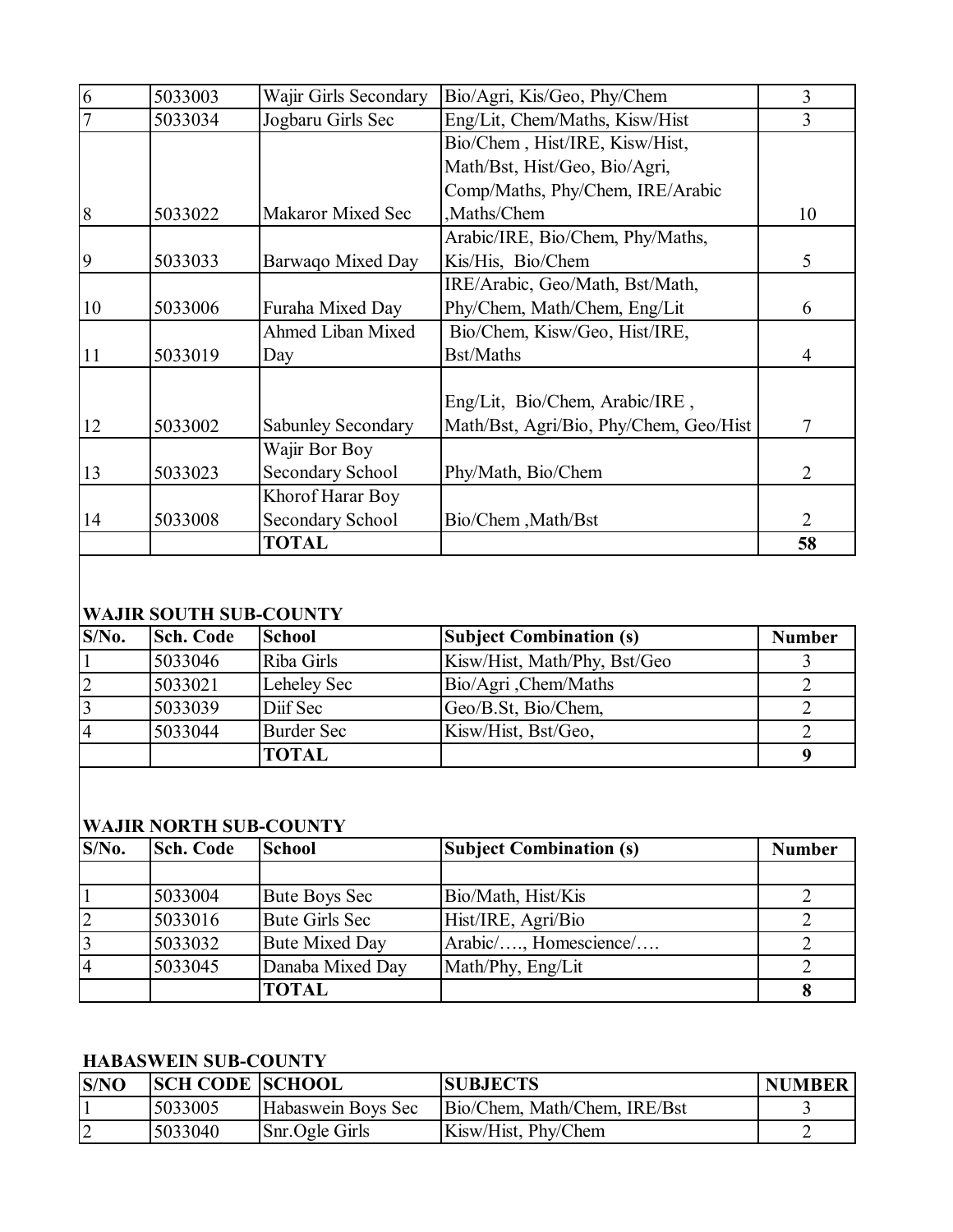| 3              | 5033014 | Habaswein Mixed   | BSt/Maths, Eng/Lit, IRE/Arabic |  |
|----------------|---------|-------------------|--------------------------------|--|
| $\overline{4}$ | 5033037 | Sabuli Mixed Sec. | IRE/Arabic, Eng/Lit            |  |
| 5              | 5033015 | Biyamathow Mixed  | Chem/Math, Eng/Lit             |  |
| 6              | 5033020 | Inshaalah Sec     | Bio/Chem, Phy/Math, Eng/Lit    |  |
| $\overline{7}$ | 5033017 | Abakore Sec       | Bio/Chem Hist/IRE              |  |
|                |         | <b>TOTAL</b>      |                                |  |

### **TARBAJ SUB-COUNTY**

| $S/N0$ .  | <b>Sch. Code</b> | <b>School</b> | <b>Subject Combination (s)</b> | <b>Number</b> |
|-----------|------------------|---------------|--------------------------------|---------------|
|           | 5033010          | Kutulo Girls  | Phy/Math, Bio/Math, Arabic/IRE |               |
| 2         | 5033031          | Sarman Boys   | Eng/Lit, Bst/Geo               |               |
| $\vert$ 3 | 5033026          | Tarbaj Boys   | Math/Chem, Bio/Chem            |               |
| $\vert 4$ | 5033027          | Mansa Boys    | Arabic/IRE                     |               |
|           |                  | <b>TOTAL</b>  |                                |               |

## **BUNA SUB-COUNTY**

| $S/N0$ . | <b>Sch. Code</b> | <b>School</b>         | <b>Subject Combination (s)</b> | <b>Number</b> |
|----------|------------------|-----------------------|--------------------------------|---------------|
|          | 5033013          | <b>Buna Secondary</b> | IRE/Arabic, Geo/Bst            |               |
| 2        | 5033016          | Buna Girls Secondary  | Eng/Lit, Bio/Math              |               |
| 3        | 5033024          | Korondille Boys       | IRE/Arabic                     |               |
|          |                  | <b>TOTAL</b>          |                                |               |

#### **ELDAS SUB-COUNTY**

| $S/N0$ .       | <b>Sch. Code</b> | <b>School</b>     | <b>Subject Combination (s)</b> | <b>Number</b> |
|----------------|------------------|-------------------|--------------------------------|---------------|
|                | 5033012          | <b>Eldas Boys</b> | Chem/Math                      |               |
| $\overline{2}$ | 5033038          | Tulatula Sec      | Geo/Bst                        |               |
|                | 5033041          | Elnur Mixed       | Maths/Phy, Bio/Chem, Kisw/Geo  |               |
|                |                  | <b>TOTAL</b>      |                                |               |

### GARISSA COUNTY

## **FAFI SUB-COUNTY**

| $S/N0$ .       | <b>Sch. Code</b> | <b>School</b>       | <b>Subject Combination (s)</b>  | <b>Number</b> |
|----------------|------------------|---------------------|---------------------------------|---------------|
|                | 5013016          | Fafi Girls Sec      | Eng/Lit, Bio/Chem               |               |
| 2              | 5013008          | Bura Sec (Boys)     | Bio/Agri, IRE/Arabic            |               |
|                |                  |                     | Comp/Math, Bio/Agri, Bio/Chem,  |               |
| 3              | 5013009          | Galmagala Mixed Sec | Geo/Hist, Hist/Kisw, Arabic/IRE | 6             |
| $\overline{4}$ | 5013027          | Shill Secondary     | Math/Phy, Arabic/IRE            |               |
| $\overline{5}$ | 5013032          | Nanighi Sec (Boys)  | Phy/Chem, Agri/Bio, Maths/Bst.  |               |
|                |                  |                     | Bio/Chem, Math/Bst, IRE/Arabic, |               |
| 16             | 5013021          | Alinjugur Mixed     | Hist/Geo, Kisw/Hist             |               |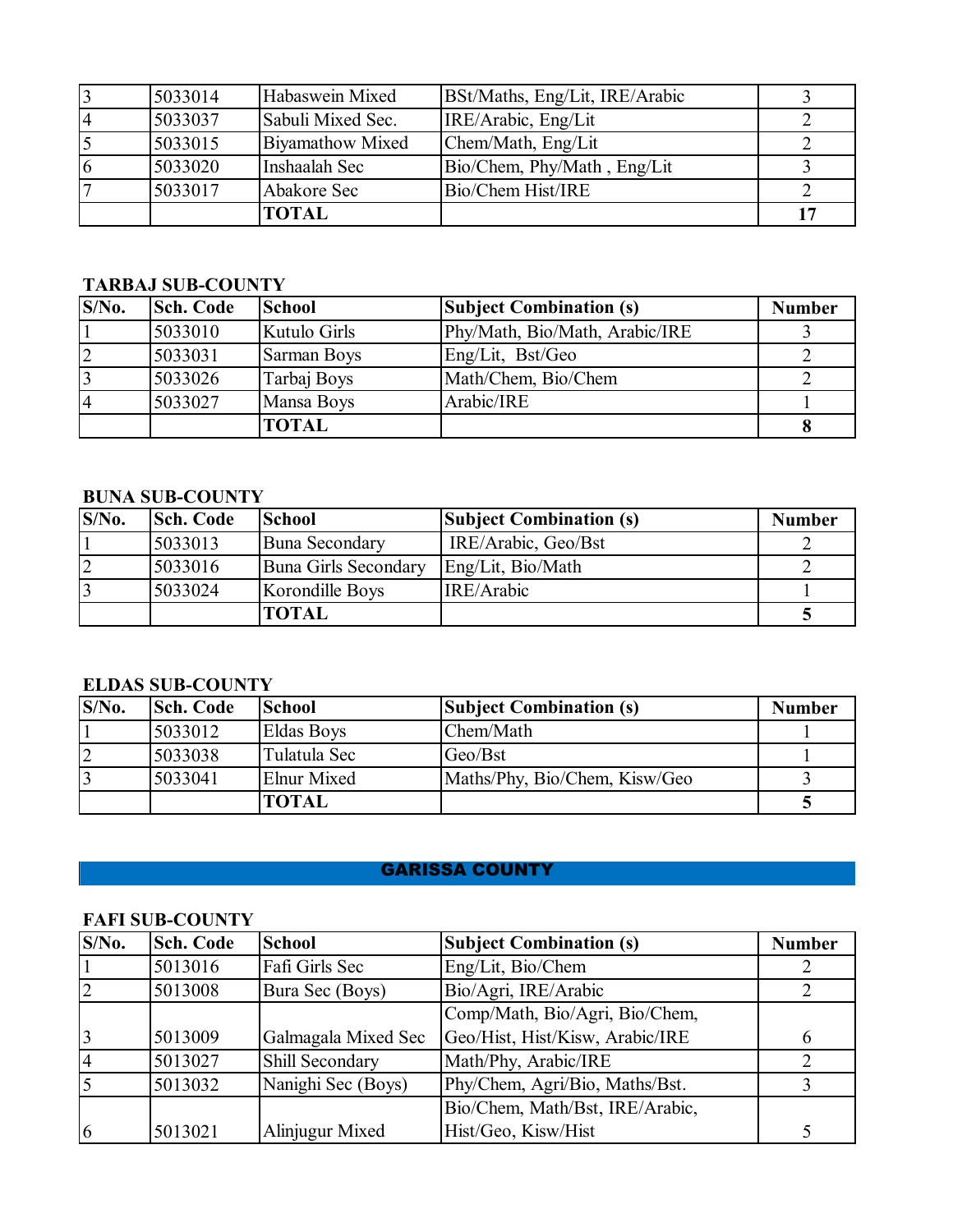| $\sim$ $\sim$ $\sim$<br><b>TYZE</b> |  |
|-------------------------------------|--|
|                                     |  |

┓

#### **HULUGHO SUB-COUNTY**

| $S/N0$ .       | <b>Sch. Code</b> | <b>School</b> | <b>Subject Combination (s)</b> | <b>Number</b> |
|----------------|------------------|---------------|--------------------------------|---------------|
|                | 5043003          | Hulugho Boys  | Phy/Maths, Eng/Lit             |               |
| $\overline{2}$ | 5043004          | Hulugho Girls | Arabic/IRE, Maths/Chem         |               |
|                |                  | <b>TOTAL</b>  |                                |               |

## **DADAAB SUB-COUNTY**

| $S/N0$ .       | <b>Sch. Code</b> | <b>School</b>    | <b>Subject Combination (s)</b> | <b>Number</b> |
|----------------|------------------|------------------|--------------------------------|---------------|
|                | 5013013          | Dadaab Sec       | Kisw/Hist, Bio/Chem, Comp/     |               |
| 2              | 5013018          | Kulan Sec        | Geo/Hist, Bio/Chem             |               |
| 3              | 5013025          | Haji Idris Girls | Eng/Lit, Maths/Chem            |               |
| $\overline{4}$ | 5013019          | Dertu Girls Sec  | $Kisw/IRE$ , Chem/Phy, Comp/   |               |
|                |                  | <b>TOTAL</b>     |                                | 10            |

## **IJARA SUB-COUNTY**

| $S/N0$ .       | Sch. Code | <b>School</b>         | <b>Subject Combination (s)</b>    | <b>Number</b> |
|----------------|-----------|-----------------------|-----------------------------------|---------------|
|                |           | Shurie Boys Sec       |                                   |               |
|                | 5043001   | School                | Kisw/Hist, Bio/Chem, Comp/        |               |
| $\vert$ 2      | 5043002   | Yussuf Haji Girls Sec | Bio/Agr, Comp/, IRE/Hist, Eng/Lit | 4             |
| $\vert$ 3      | 5043005   | County Mixed Sec      | Bio/Chem, Comp/, IRE/Arabic       |               |
| $\overline{4}$ | 5043006   | Ijara Mixed Sec       | Comp/, IRE/Arabic, Engl/Lit       |               |
|                |           | <b>TOTAL</b>          |                                   | 13            |

### **BALAMBALA SUB-COUNTY**

| $S/N0$ .       | Sch. Code | <b>School</b> | <b>Subject Combination (s)</b>      | <b>Number</b> |
|----------------|-----------|---------------|-------------------------------------|---------------|
| $\vert$ 1      | 5013005   | Sankuri Boys  | Maths/Phy, Bio/Chem, Eng/Lit        |               |
| $\overline{2}$ | 5013026   | Sankuri Girls | Phy/Math, Bio/Math                  |               |
| $\overline{3}$ | 5013006   | Balambala     | IRE/Hist, Comp/, Maths/Chem         |               |
| $\overline{4}$ | 5013020   | Saka Girls    | Math/Bst, Bio/Agri, Comp/, IRE/Hist |               |
| $\overline{5}$ | 5013030   | Rahole Girls  | Math/Chem, Bst/Geo                  |               |
|                |           | <b>TOTAL</b>  |                                     | 14            |

## **GARISSA TOWNSHIP SUB-COUNTY**

| $S/N0$ . | <b>Sch. Code</b> | <b>School</b> | <b>Subject Combination (s)</b> | <b>Number</b> |
|----------|------------------|---------------|--------------------------------|---------------|
|          | 5013001          | Garissa High  | Eng/Lit, Phy/Math, Hist/IRE    |               |
|          |                  |               | Math/Chem, Bio/Agr, Math/Bst,  |               |
| 12       | 5013002          | Nep Girls     | Kisw/Hist, Geo/Hist            |               |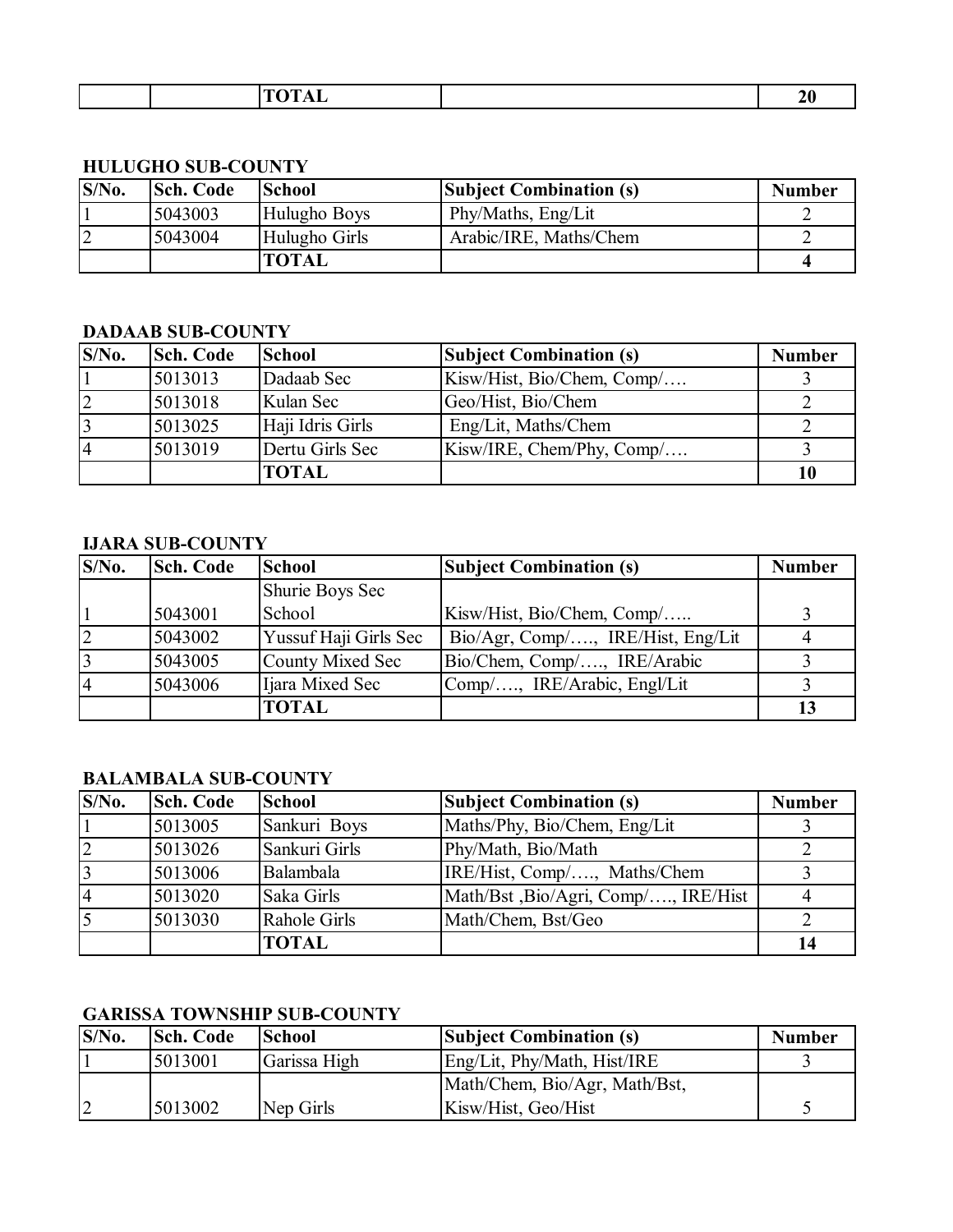|                |         |                      | Eng/Lit, Math/Phy, Bio/Agri,        |    |
|----------------|---------|----------------------|-------------------------------------|----|
| 3              | 5013029 | Tumaini Boys         | IRE/Arabic, Hist/Kisw               |    |
|                |         |                      | Comp/, Bio/Agri, Kisw/Geo, Eng/Lit, |    |
| $\overline{4}$ | 5013007 | Umu Salam Girls      | Maths/Bst, Phy/Chem                 | 6  |
|                |         |                      | Bio/Agri, Chem/Maths, Kisw/Geo,     |    |
| 5              | 5013024 | Yalbrib Girls        | Kisw/Hist, Eng/Lit, Bst/Geo         | 6  |
|                |         |                      | IRE/Hist, Bst/Math, Chem/Bio,       |    |
| 6              | 5013012 | Tetu                 | Phy/Chem, Eng/Lit                   | 5  |
|                | 5013011 | Boys Town Sec        | Math/Chem, Bio/Chem, Kisw/Hist      |    |
| 8              | 5013003 | County High          | Kisw/Hist, Bio/Chem, Phy/Math       | 3  |
| $\mathbf Q$    | 5013010 | Iftin Girls          | Math/Geo, Eng/Lit, Chem/Phy         | 3  |
|                |         | Garissa Special Sch- |                                     |    |
| 10             | 5013010 | Deaf                 | Eng/Lit, Math/Phy, Kisw/Hist        | 3  |
|                |         | <b>TOTAL</b>         |                                     | 42 |

## MANDERA COUNTY

## **MANDERA EAST SUB-COUNTY**

| $S/N0$ .       | Sch. Code | <b>School</b>             | <b>Subject Combination (s)</b>          | <b>Number</b>  |
|----------------|-----------|---------------------------|-----------------------------------------|----------------|
|                |           |                           | Maths/Phy, Maths/Chem, Bio/Agri,        |                |
|                | 5023001   | Mandera Secondary         | Kisw/Hist, Eng/Lit                      | 5              |
|                |           |                           | Bio/Chem, Comp/, Maths/Bst,             |                |
| $\overline{2}$ | 5023006   | Moi Girls Mandera         | IRE/Arabic, Eng/Lit, Phy/Chem           | 6              |
|                |           |                           | Bio/Agri, Bio/Chem, Kisw/Hist, Eng/Lit, |                |
| 3              | 5023011   | Arabia Secondary          | Math/Phy, Maths/Bst, IRE/Arabic         | 6              |
|                |           | Arabia Girls              |                                         |                |
| $\overline{4}$ | 5023007   | Secondary                 | Maths/Chem, Geo/Bst                     | $\overline{2}$ |
| 5              | 5023019   | Khalalio Secondary        | Chem/Math                               | $\mathbf{1}$   |
| 6              | 5023030   | Neboi Secondary           | Bio/Agri, Bio/Chem                      | $\overline{2}$ |
| $\overline{8}$ | 5023020   | Hareri Mixed Sec.         | Bio/Chem, Kisw/Hist                     | $\overline{2}$ |
| 9              | 5023042   | Aresa Girls Sec.          | Math/Phy, Bio/Agri                      | $\overline{2}$ |
|                |           | Buruburu Boys Day         | Bio/Agri, Math/Phy, Geo/Kisw,           |                |
| 10             | 5023021   | Sec                       | Math/Bst                                | $\overline{4}$ |
| 11             | 5023025   | Khadija Girls Sec.        | Bio/Chem, Kisw/Hist,                    | $\overline{2}$ |
|                |           | Barwaqo Boys Day          |                                         |                |
| 12             | 5023017   | Sec.                      | Bio/Chem, Eng/Lit, Math/Phy             | 3              |
| 13             | 5023032   | Kamor Secondary           | Hist/IRE, Geo/IRE, Eng/Lit              | $\overline{3}$ |
|                |           | Mandera Dimtu Girls       |                                         |                |
| 14             | 5023040   | Sec.                      | Bio/Agri                                | 1              |
| 15             | 5023039   | Duse Boys Secondary       | Bio/Agri, Eng/Lit                       | $\overline{2}$ |
|                |           | <b>Buruburu Day Girls</b> |                                         |                |
| 16             | 5023048   | Sec.                      | Maths/Chem, Kisw/Geo                    | $\overline{2}$ |
|                |           | Kamor Girls Day           |                                         |                |
| 17             | 5023047   | Secondary                 | Math/Phy, Bio/Chem                      | 2              |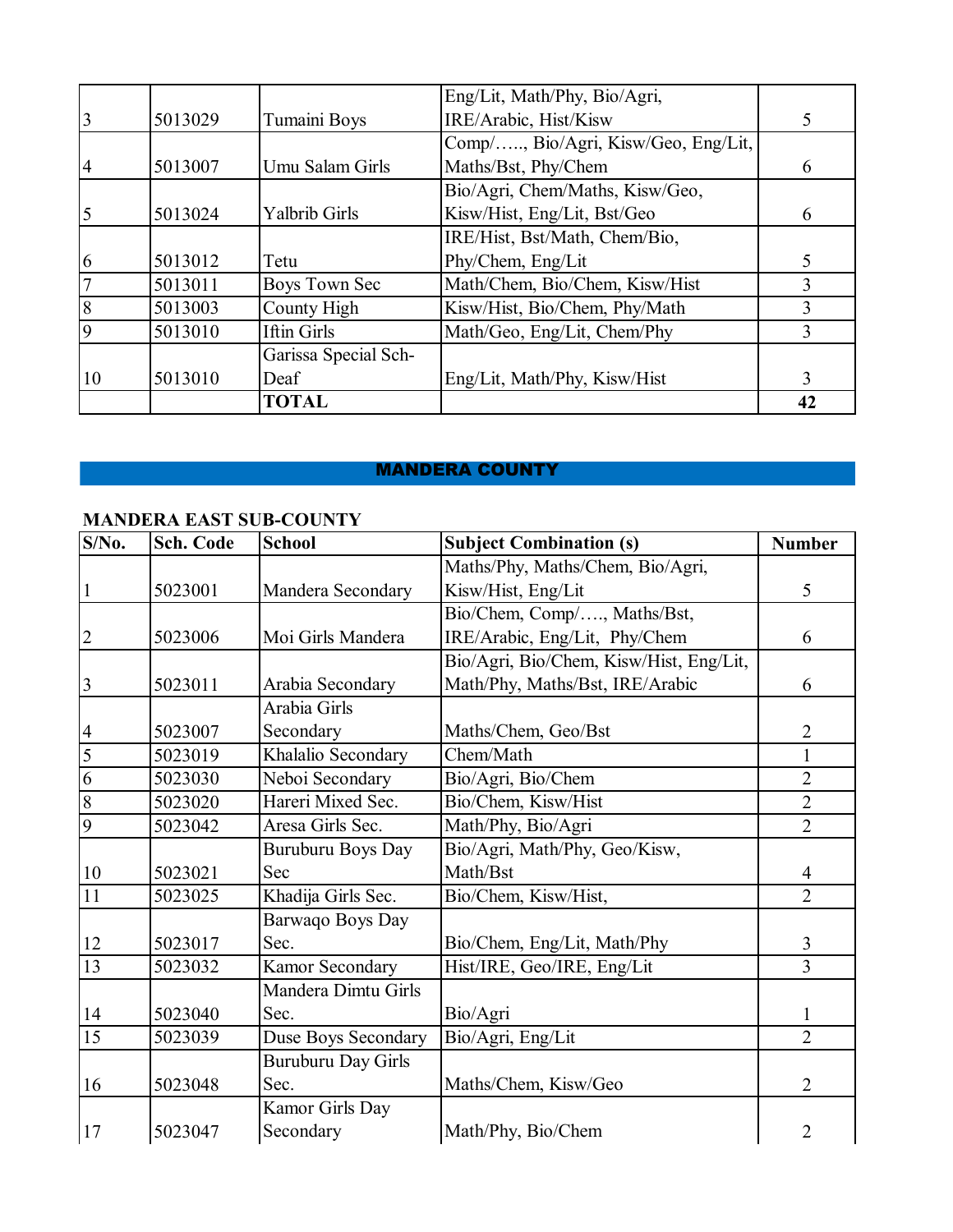|    |         | Shashafey Boys Day |            |    |
|----|---------|--------------------|------------|----|
| 18 | 5023050 | Sec                | Maths/Chem |    |
|    |         | <b>TOTAL</b>       |            | 46 |

## **MANDERA WEST SUB-COUNTY**

| $S/N0$ .       | <b>Sch. Code</b> | <b>School</b>                | <b>Subject Combination (s)</b>  | <b>Number</b> |
|----------------|------------------|------------------------------|---------------------------------|---------------|
|                | 5023036          | <b>Burduras Secondary</b>    | Phy/Chem                        |               |
| 2              | 5023029          | Dandu Secondary              | Hist/IRE                        |               |
| $\overline{3}$ | 5023035          | Darwed Mixed Sec             | Eng/Lit                         |               |
|                |                  | <b>Gither Boarding Mixed</b> |                                 |               |
| $\overline{4}$ | 5023049          | Sec                          | Eng/Lit                         |               |
| $\overline{5}$ | 5023005          | Takaba Boys                  | Kisw/Hist                       |               |
| 6              | 5023012          | Takaba Girls                 | Phy/Chem, Arabic/IRE, Kisw/Hist |               |
| $\overline{7}$ | 5023014          | Takaba Mixed Day             | Phy/Chem, Arabic/IRE            |               |
|                |                  | <b>TOTAL</b>                 |                                 | 10            |

## **MANDERA NORTH SUB-COUNTY**

| $S/N0$ .        | <b>Sch. Code</b> | <b>School</b>      | <b>Subject Combination (s)</b>         | <b>Number</b>  |
|-----------------|------------------|--------------------|----------------------------------------|----------------|
|                 | 5023002          | Sheikh Ali Sec     | Bio/Chem, Eng/Lit                      |                |
|                 |                  |                    |                                        |                |
| $ 2\rangle$     | 5023003          | Rhamu Day Sec      | Bio/Chem, Chem/Math, Kis/Hist, Eng/Lit | 4              |
| $\overline{3}$  | 5023008          | Rhamu Girls Sec    | Bio/Chem, Math/Phy                     | 2              |
| $\overline{4}$  | 5023018          | Ashabito Boys Sec  | IRE/Arabic, Bio/Chem                   | 2              |
| $\overline{5}$  | 5023022          | Ashabito Girls Sec | Eng/Lit, Maths/Chem                    | 2              |
|                 |                  | Rhamu Dimtu Boys   | Kisw/Geo, Agri/Bio, Kisw/B.St,         |                |
| 6               | 5023027          | Sec                | Arabic/IRE                             | $\overline{4}$ |
| $7\phantom{.0}$ | 5023038          | Libin Girls Sec    | Arabic/IRE, Maths/Chem                 | $\overline{2}$ |
| 8               | 5023045          | Olla Boys Sec      | Arabic/IRE                             |                |
|                 |                  | <b>TOTAL</b>       |                                        | 19             |

## **BANISA SUB-COUNTY**

| $S/N0$ .       | Sch. Code | <b>School</b>           | <b>Subject Combination (s)</b>                              | <b>Number</b> |
|----------------|-----------|-------------------------|-------------------------------------------------------------|---------------|
|                |           |                         |                                                             |               |
|                | 5023043   |                         | Banisa Girls Secondary Arabic/, Agr/Bio, Eng/Lit, Bio/Chem, |               |
|                |           | Wayam Boys              | Chem/Phy, Maths/Chem, Agri/Bio,                             |               |
|                | 5023010   | Secondary               | Arabic/IRE, Bio/Chem, Kisw/Geo                              | 6             |
|                |           | <b>Banisa Mixed Day</b> | Bio/Chem, Maths/Chem, Maths/Phy,                            |               |
|                | 5023015   | Secondary               | Kisw/Hist, Arabic/, Bio/Agri                                | 6             |
|                |           | Malkamari Boys          |                                                             |               |
| $\overline{4}$ | 5023034   | Secondary               | IRE/Arabic, Bio/Agri, Eng/Lit                               |               |
|                |           | Kiliwehiri Boys         |                                                             |               |
|                | 5023044   | Secondary               | Arabic/, Agri/Bio, Chem/Phy                                 |               |